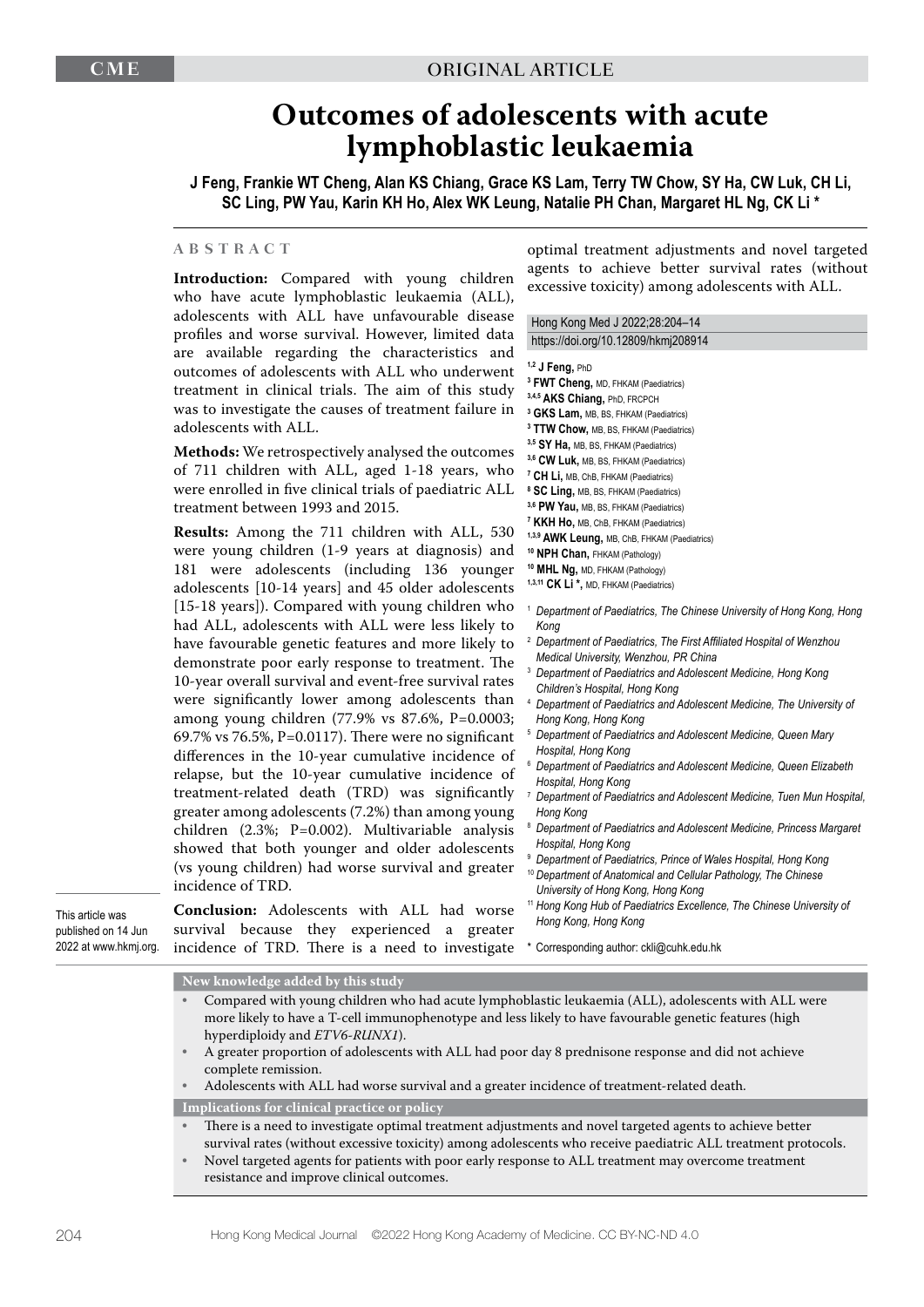# **Introduction**

Despite dramatic improvement in the prognosis of paediatric acute lymphoblastic leukaemia (ALL), the age at diagnosis remains a major prognostic factor: adolescents with ALL have worse outcomes than their younger counterparts.1-4 This is partly related to differences in disease biology, such that older children with ALL more frequently have a T-cell phenotype and less frequently have high hyperdiploidy or *ETV6-RUNX1* translocation.4-9 Therefore, older children constitute a distinct subgroup for which an optimal treatment strategy has not been determined. Although intensive treatment protocols for paediatric ALL reportedly improve outcomes among adolescents,3,5,10-12 limited data are available from East Asian countries regarding the characteristics of adolescents with ALL who underwent treatment in clinical trials.13 The National Cancer Institute criteria, used for risk stratification in most international ALL trials, define age ≥10 years as a risk factor for B-cell precursor ALL<sup>1-5,10-12,14</sup>; however, most treatment-related toxicities occur with significantly greater frequency in older adolescents (aged  $\geq$ 15 years).<sup>1-5,10-12,14</sup> To our knowledge, there is limited available information regarding the differences in clinical characteristics and long-term treatment outcomes between adolescents (younger adolescents aged 10-14 years and older adolescents aged 15-18 years) and young children (aged 1-9 years) who receive intensive paediatric treatment protocols for ALL.<sup>13,15</sup> Additionally, because ALL is a comparatively uncommon disorder in older adolescents, specific treatment outcome data for such patients are limited. We aimed to study the territory-wide outcome of adolescents with ALL treated by uniform chemotherapy protocols in Hong Kong, and tried to identify the treatment response and toxicity profile in the adolescents, and also the causes of treatment failure in particular older adolescents who shared similar characteristics of young adults.

# **Methods**

# **Patients**

In total, 711 patients (aged 1-18 years) newly diagnosed with ALL were enrolled in consecutive clinical trials during the period from 1993 to 2015; these trials were HKALL 9316 (1993-1997, n=144), HKALL 9717 (1997-2002, n=170), ALL IC-BFM 200218 (2003-2008, n=169), CCLG-ALL 200819 (2008-2015, n=221), and EsPhALL20 (2008-2014, n=7).

# **Risk classification and treatment**

Detailed treatment stratification and therapy protocols used in the five trials have been described

# 青少年急性淋巴細胞白血病的結局

馮建華、鄭偉才、蔣國誠、林己思、周天蕙、夏修賢、 陸頌榮、李澤荷、凌紹祥、丘炳華、何嘉萱、梁永堃、 陳佩霞、吳香玲、李志光

引言:與急性淋巴細胞白血病(ALL)幼兒患者相比,ALL青少年患 者的疾病特徵和存活率較低。然而,有關臨床試驗中接受治療的ALL 青少年患者的特徵和結局的數據有限。本研究旨在檢視青ALL青少年 患者治療失敗的原因。

方法:回顧分析1993年至2015年間參與5項ALL兒童治療臨床試驗的 711名1歲至18歲ALL患者的結局。

結果:研究納入711名ALL兒童,包括530名兒童(診斷時1-9歲)和 181名青少年(136名10-14歲及45名15-18歲青少年)。與ALL幼兒患 者相比,ALL青少年患者較低機會具有良好遺傳特徵,並且更有可能 表現出對治療的早期反應不佳。ALL青少年患者的10 年總存活率和無 事件存活率顯著低於幼兒患者 (77.9% vs 87.6%, P=0.0003;69.7% vs 76.5%, P=0.0117)。10年累積復發率無顯著差異, 但青少年患 者的10年累積與治療相關死亡的發生率顯著高於幼兒患者(7.2%比 2.3%; P=0.002)。多變量分析表明,與幼兒相比, 10-14歲和15-18 歲青少年患者的存活率較低,與治療相關死亡的發生率較高。

結論:ALL青少年患者的存活率較低,這與其治療相關死亡的發生率 較高相關。有必要研究最佳治療調整和新標靶藥物,使ALL青少年患 者的存活率在接受沒有過度毒性的治療下能有所改善。

93, HKALL 97, and ALL IC-BFM 2002 trials was performed using the following information: initial white blood cell count, central nervous system (CNS) status, immunophenotype, age at diagnosis, molecular-genetic abnormalities (t[9;22]/*BCR-ABL1*, *ETV6-RUNX*1, t[1;19]/*TCF3-PBX1*, and *KMT2A*rearranged), and early response to chemotherapy (day 8 prednisone response and post-induction bone marrow status). Thus, patients were stratified into three risk groups within the respective trials: standard-risk, intermediate-risk, and high-risk. In the CCLG-ALL 2008 trial, therapy stratification was performed using flow cytometry and polymerase chain reaction–based analyses of minimal residual disease (MRD).19 Definitive risk assignment (for provisional standard- or intermediate-risk cases based on presenting features) was performed after MRD evaluation during therapy. In the EsPhALL trial, patients were stratified into good and poor risk groups according to their early response to induction therapy (day 8 prednisone response and post-induction bone marrow status).

# **Statistical analysis**

elsewhere. Briefly, stratification in the HKALL We used the following age-group definitions: Characteristics were compared among age-groups using the Chi squared test or Fisher's exact test for categorical variables; the Wilcoxon rank-sum test was used for comparisons of continuous variables.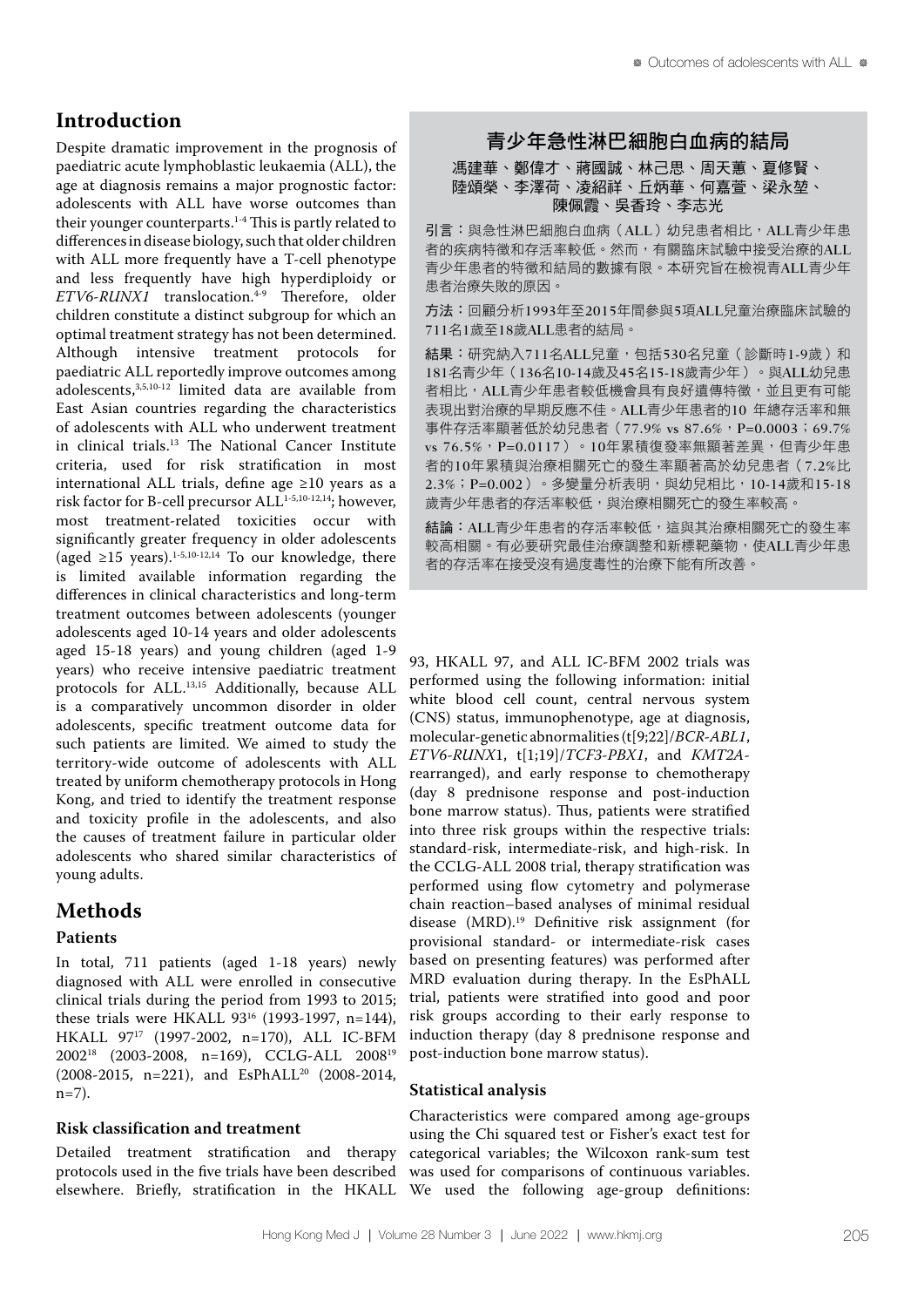young children were patients aged 1 to 9 years and adolescents were patients aged 10 to 18 years; younger adolescents were patients aged 10 to 14 years and older adolescents were patients aged 15 to 18 years. Complete remission (CR) was defined as <5% bone marrow lymphoblasts and the absence of peripheral lymphoblasts or extramedullary disease. Event-free survival (EFS) was defined as the length of time from diagnosis to the last follow-up or first event (relapse, secondary malignancy, or death from any cause). Overall survival (OS) was defined as the length of time from diagnosis to the last follow-up or death from any cause. The probabilities of EFS and OS were estimated by Kaplan–Meier analysis; they were compared between groups using the log-rank test. Time to relapse was defined as the length of time from the end of remission induction chemotherapy (for patients who achieved CR) to relapse. The cumulative incidence of relapse was estimated according to time period; death from any cause before relapse was regarded as a competing event. Time to treatment-related death (TRD) was defined as the length of time from the date of diagnosis until death from non-progressive disease. The cumulative incidence of TRD was estimated by regarding leukaemia-related death and relapse as competing risk factors. Gray's methods were used to assess the effects of age-group on the cumulative incidences of relapse and TRD. Univariable and multivariable Cox proportional hazard regression models were used to identify predictors of survival; univariable and multivariable competing risks regression models were used to identify predictors of TRD. Predictors with P values <0.1 in univariable analyses were included in the corresponding multivariable model. All tests were two-sided, and P values <0.05 were considered statistically significant. Stata Statistical Software (version 12.0; StataCorp, College Station [TX], United States) was used for all statistical analyses. The STROBE checklist was followed to ensure standardised reporting.

# **Results**

### **Patient characteristics**

The characteristics of the 711 patients analysed in this study are shown in Table 1. There were 530 young children, 136 younger adolescents, and 45 older adolescents. Sex distribution did not differ between young children and adolescents, but the proportion of male patients tended to be higher among older adolescents. The proportion of patients with white blood cell count  $\geq 50 \times 10^9$ /L at presentation was greater among adolescents than among young children (29.8% vs 19.8%, P=0.005). The proportion of patients with a B-cell immunophenotype was greater among young children (91.3% vs 72.9%), while the proportions of patients with a T-cell immunophenotype were significantly greater continuous CR.

among older and younger adolescents than among young children (31.1% vs 23.5% vs 7.5%, P<0.001). The incidences of CNS involvement at diagnosis (CNS2/3 status) were 11.1%, 4.4%, and 4.2% among older adolescents, younger adolescents, and young children, respectively; these values did not significantly differ (P=0.102). Concerning the karyotypes of leukaemic cells, the proportion of patients with high hyperdiploidy (≥51 chromosomes) was significantly greater among young children than among older or younger adolescents (P=0.001). *ETV6-RUNX1* fusion was also significantly more common among young children (P<0.001).

In total, 471 patients underwent evaluations of blast count in peripheral blood after 7 days of prednisone therapy. The proportion of patients with poor prednisone response (blast count >1.0  $\times$ 109 /L after 7 days of prednisone therapy) was greater among older adolescents than among younger adolescents or young children (22.9% vs 13.5% vs 6.9%, P=0.003). Additionally, the CR rate was significantly lower among older adolescents than among younger adolescents or young children (80.0% vs 92.6% vs 98.3%, P<0.001). The early death rate during induction therapy was higher among older adolescents than among younger adolescents or young children (6.7% vs 0.7% vs 1.1%, P=0.008). In total, 288 patients underwent MRD assessment at the end of remission induction; the proportion of patients with MRD ≥1% was greater among adolescents than among young children (16.7% vs 5.2%), while the proportion of patients with MRD <0.01% was lower among adolescents than among young children (47.4% vs 70.5%, P<0.001). However, MRD response did not differ between younger adolescents and older adolescents.

# **Treatments and outcomes of 45 older adolescents with lymphoblastic leukaemia**

The treatments and outcomes of older adolescents with ALL are shown in the online supplementary Figure. Three patients died during induction (two had TRD and one had leukaemia-related death). Among the 36 older adolescents who achieved CR, three patients underwent allogeneic haematopoietic stem cell transplantation (HSCT) during CR1; one died of transplant-related infection, one relapsed (they achieved CR2 after salvage chemotherapy and remained in continuous CR), and one remained in continuous CR. The remaining 33 patients received only chemotherapy; 28 remained in continuous CR, one died of treatment-related infection, and five relapsed. Among the patients who relapsed, one was lost to follow-up, two died of progressive leukaemia, and two received allogeneic HSCT during CR2; one of the two transplant patients died of transplantrelated infection, while the other remained in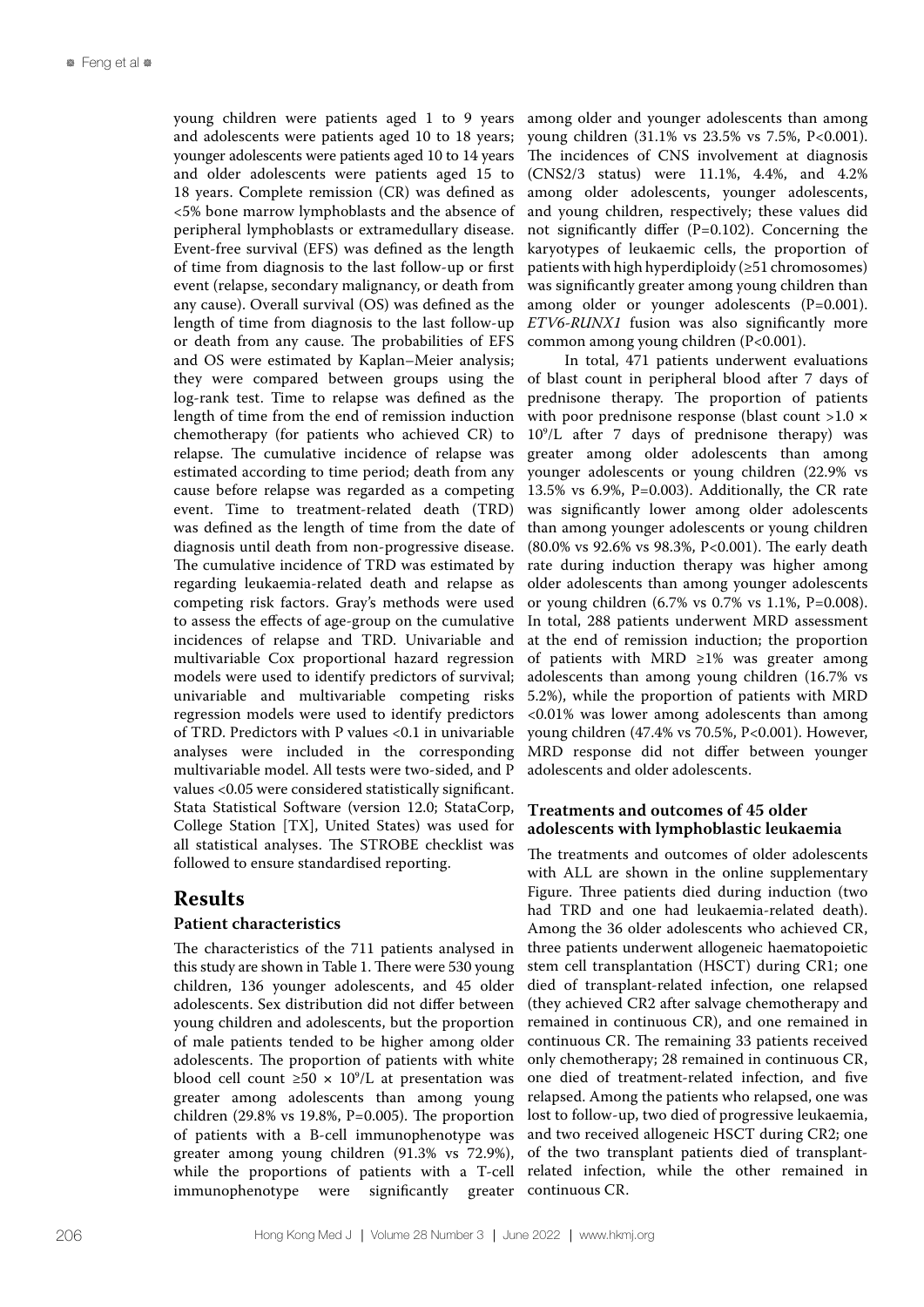TABLE 1. Patient characteristics and early treatment response parameters<sup>\*</sup>

|                                                          | Young children<br>$(\text{aged } 1-9 \text{ y})$ | <b>Adolescents</b><br>(aged 10-18 y) | Younger<br>adolescents<br>(aged 10-14 y) | Older<br>adolescents<br>(aged 15-18 y) | $P$ value <sup>t</sup> | P value <sup>#</sup> |
|----------------------------------------------------------|--------------------------------------------------|--------------------------------------|------------------------------------------|----------------------------------------|------------------------|----------------------|
| Total No.                                                | 530                                              | 181                                  | 136                                      | 45                                     |                        |                      |
| Age, median (interquartile range), y                     | $4.1 (2.7 - 5.9)$                                | 13.8 (11.6-15.0)                     | $12.8(11.2 - 14.1)$                      | 16.3 (15.8-16.9)                       | N/A                    | N/A                  |
| Study                                                    |                                                  |                                      |                                          |                                        | 0.510                  | 0.006                |
| HKALL 93                                                 | 115 (21.7%)                                      | 29 (16.0%)                           | 28 (20.6%)                               | 1(2.2%)                                |                        |                      |
| HKALL 97                                                 | 128 (24.2%)                                      | 42 (23.2%)                           | 35 (25.7%)                               | 7 (15.6%)                              |                        |                      |
| ALL IC-BFM 2002                                          | 123 (23.2%)                                      | 46 (25.4%)                           | 33 (24.3%)                               | 13 (28.9%)                             |                        |                      |
| CCLG-ALL 2008                                            | 159 (30.0%)                                      | 62 (34.3%)                           | 40 (29.4%)                               | 22 (48.9%)                             |                        |                      |
| EsPhALL                                                  | 5(0.9)                                           | $2(1.1\%)$                           | 0                                        | 2(4.4%)                                |                        |                      |
| Time period                                              |                                                  |                                      |                                          |                                        | 0.030                  | < 0.001              |
| Early (1993-2001)                                        | 221 (41.7%)                                      | 59 (32.6%)                           | 54 (39.7%)                               | $5(11.1\%)$                            |                        |                      |
| Late (2002-2015)                                         | 309 (58.3%)                                      | 122 (67.4%)                          | 82 (60.3%)                               | 40 (88.9%)                             |                        |                      |
| Sex                                                      |                                                  |                                      |                                          |                                        | 0.501                  | 0.082                |
| Male                                                     | 308 (58.1%)                                      | 100 (55.2%)                          | 69 (50.7%)                               | 31 (68.9%)                             |                        |                      |
| Female                                                   | 222 (41.9%)                                      | 81 (44.8%)                           | 67 (49.3%)                               | 14 (31.1%)                             |                        |                      |
| <b>Diagnosis</b>                                         |                                                  |                                      |                                          |                                        | < 0.001                | < 0.001              |
| <b>B-cell ALL</b>                                        | 484 (91.3%)                                      | 132 (72.9%)                          | 101 (74.3%)                              | 31 (68.9%)                             |                        |                      |
| <b>T-cell ALL</b>                                        | 40 (7.5%)                                        | 46 (25.4%)                           | 32 (23.5%)                               | 14 (31.1%)                             |                        |                      |
| <b>Biphenotypic ALL</b>                                  | $6(1.1\%)$                                       | 3(1.7%)                              | 3(2.2%)                                  | 0                                      |                        |                      |
| WBC count at presentation ( $\times$ 10 <sup>9</sup> /L) |                                                  |                                      |                                          |                                        | 0.005                  | 0.017                |
| $50$                                                     | 425 (80.2%)                                      | 127 (70.2%)                          | 95 (69.9%)                               | 32 (71.1%)                             |                        |                      |
| $\geq 50$                                                | 105 (19.8%)                                      | 54 (29.8%)                           | 41 (30.1%)                               | 13 (28.9%)                             |                        |                      |
| CNS involvement                                          |                                                  |                                      |                                          |                                        | 0.431                  | 0.204                |
| CNS1                                                     | 508 (95.8%)                                      | 170 (93.9%)                          | 130 (95.6%)                              | 40 (88.9%)                             |                        |                      |
| CNS <sub>2</sub>                                         | 18 (3.4%)                                        | 10 (5.5%)                            | 6 (4.4%)                                 | $4(8.9\%)$                             |                        |                      |
| CNS3                                                     | $4(0.8\%)$                                       | $1(0.6\%)$                           | 0                                        | 1(2.2%)                                |                        |                      |
| Cytogenetics <sup>§</sup>                                | 390                                              | 149                                  | 107                                      | 42                                     |                        |                      |
| Normal                                                   | 103 (26.4%)                                      | 52 (34.9%)                           | 38 (35.5%)                               | 14 (33.3%)                             | 0.051                  | 0.145                |
| High hyperdiploidy                                       | 86" (22.1%)                                      | 13 (8.7%)                            | 8(7.5%)                                  | 5(11.9%)                               | < 0.001                | 0.001                |
| t(9;22)/BCR-ABL1                                         | 11 (2.8%)                                        | $6(4.0\%)$                           | 3(2.8%)                                  | $3(7.1\%)$                             | 0.474                  | 0.305                |
| t(1;19)/E2A-PBX1                                         | $17^{\circ}$ (4.4%)                              | $9(6.0\%)$                           | $9(8.4\%)$                               | 0                                      | 0.415                  | 0.070                |
| t(12;21)/ETV6-RUNX1                                      | $91$ <sup><math>\mid</math></sup> (23.3%)        | 11 (7.4%)                            | $9(8.4\%)$                               | $2(4.8\%)$                             | < 0.001                | < 0.001              |
| <b>Others</b>                                            | 84 (21.5%)                                       | 58 (38.9%)                           | 40 (37.4%)                               | 18 (42.9%)                             | < 0.001                | < 0.001              |
| Day 8 prednisone response <sup>1</sup>                   | 347                                              | 124                                  | 89                                       | 35                                     | 0.002                  | 0.003                |
| Good                                                     | 323 (93.1%)                                      | 104 (83.9%)                          | 77 (86.5%)                               | 27 (77.1%)                             |                        |                      |
| Poor                                                     | 24 (6.9%)                                        | 20 (16.1%)                           | 12 (13.5%)                               | 8 (22.9%)                              |                        |                      |
| Early death during induction                             | $6(1.1\%)$                                       | 4 (2.2%)                             | 1(0.7%)                                  | 3(6.7%)                                | 0.288                  | 0.008                |
| Response to remission induction**                        |                                                  |                                      |                                          |                                        | < 0.001                | < 0.001              |
| CR                                                       | 521 (98.3%)                                      | 162 (89.5%)                          | 126 (92.6%)                              | 36 (80.0%)                             |                        |                      |
| Non-CR                                                   | $3(0.6\%)$                                       | 14 (7.7%)                            | 8 (5.9%)                                 | 6 (13.3%)                              |                        |                      |
| Not evaluated                                            | 0                                                | $1(0.6\%)$                           | 1(0.7%)                                  | 0                                      |                        |                      |
| MRD after induction <sup>tt</sup>                        | 210                                              | 78                                   | 51                                       | 27                                     | < 0.001                | < 0.001              |
| < 0.01%                                                  | 148 (70.5%)                                      | 37 (47.4%)                           | 25 (49.0%)                               | 12 (44.4%)                             |                        |                      |
| 0.01%-0.09%                                              | 23 (11.0%)                                       | $4(5.1\%)$                           | $3(5.9\%)$                               | 1(3.7%)                                |                        |                      |
| 0.1%-0.99%                                               | 28 (13.3%)                                       | 24 (30.8%)                           | 15 (29.4%)                               | 9 (33.3%)                              |                        |                      |
| $\geq 1\%$                                               | 11 (5.2%)                                        | 13 (16.7%)                           | 8 (15.7%)                                | 5 (18.5%)                              |                        |                      |

Abbreviations: ALL = acute lymphoblastic leukaemia; CNS = central nervous system; CR = complete remission; EsPhALL = European intergroup study of post-induction treatment of Philadelphia-chromosome-positive acute lymphoblastic leukaemia; MRD = minimal residual disease; N/A = not applicable; WBC = white blood cell

\* Data are shown as No. (%) or median (interquartile range), unless otherwise specified

† Comparison between young children and adolescents

‡ Comparison among young children, younger adolescents, and older adolescents

§ Analysis only includes 539 patients with positive results

|| One patient had both t(1;19)/*E2A-PBX1* and t(12;21)/*ETV6-RUNX1*, while one patient had both high hyperdiploidy and t(12;21)/*ETV6-RUNX1*

¶ Analysis only includes 471 patients with evaluable prednisone response

Excluding early deaths

†† Analysis only includes 288 patients with MRD evaluation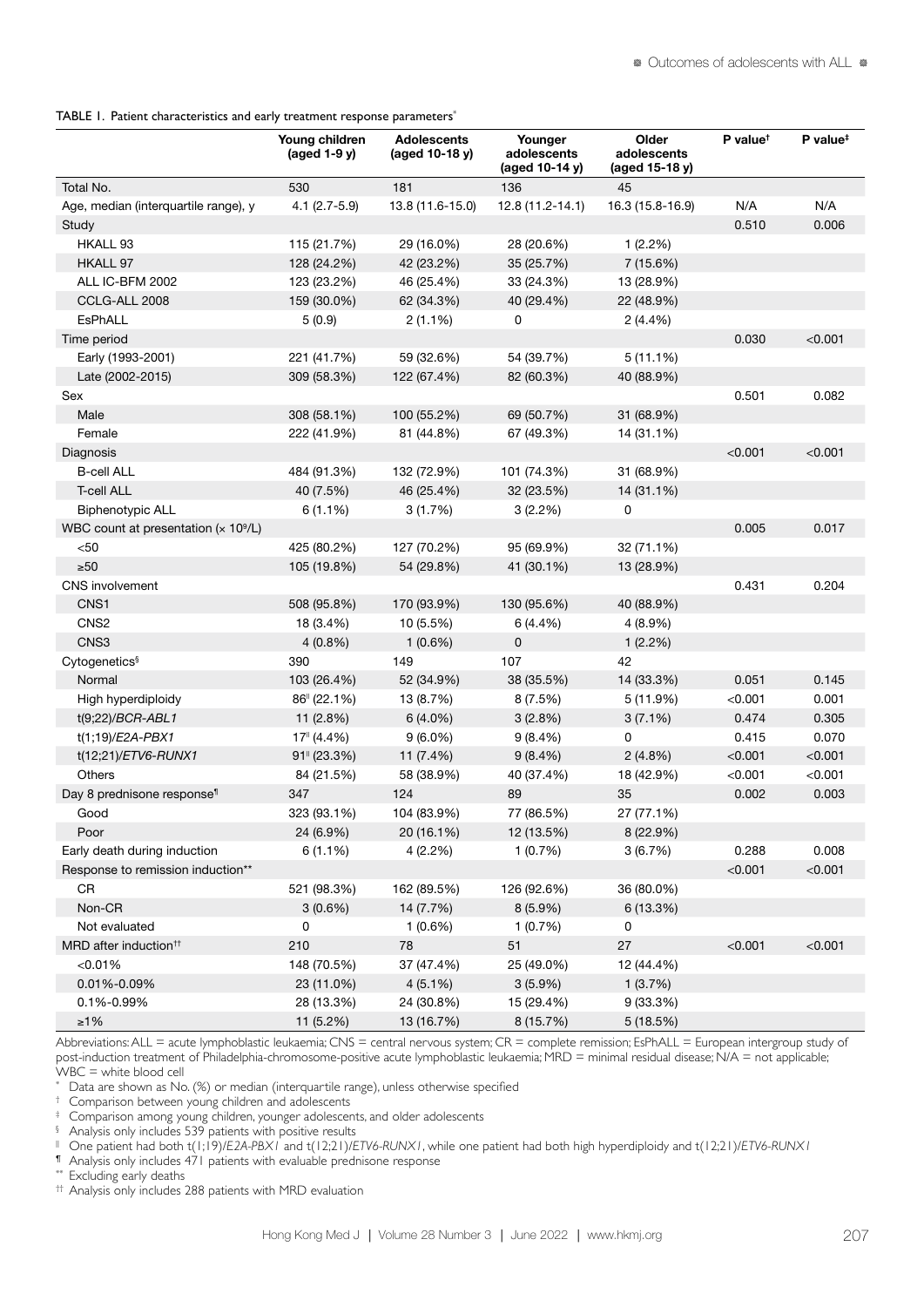Among the six patients who failed to achieve CR after remission induction chemotherapy, two died of progressive leukaemia, while four achieved CR after salvage chemotherapy. Among the four patients who achieved CR, three received allogeneic HSCT during CR1 and remained in continuous CR; the other patient relapsed and received allogeneic HSCT after achievement of CR2, then died of transplant-related infection. In summary, six of the 11 deaths among older adolescents were treatmentrelated; the main cause of TRD was infection.

#### **Overall outcome analysis**

The median follow-up interval (for all groups) was 12.78 years (interquartile range=6.73-19.09). Young children had significantly better 10-year OS and EFS rates, compared with adolescents (87.6% [95% confidence interval (CI)=84.4%-90.2%] vs 77.9% [95% CI=71.0%-83.4%], P=0.0003; 76.5% [95% CI=72.6%-79.9%] vs 69.7% [95% CI=62.3%- 76.0%], P=0.0117; Fig 1a and b). Ten-year relapse rates were similar between young children and

adolescents: 20.6% (95% CI=17.3%-24.4%) for young children vs 22.8% (95% CI=16.9%-30.4%) for adolescents (P=0.479; Fig 1c). The 10-year incidence of TRD was significantly greater among adolescents (7.2% [95% CI=4.1%-12.4%]) than among young children (2.3% [95% CI=1.2%-4.1%]) [P=0.002; Fig 1d]. Subgroup analysis revealed that OS and EFS rates, as well as cumulative incidences of relapse and TRD, were similar between younger adolescents and older adolescents (Fig 2).

Predictors of OS and EFS are shown in Tables 2 and 3, respectively. Univariable analysis showed that both younger and older adolescent age-groups (vs young children) were associated with poor OS (P=0.003 and P=0.009). Additionally, univariable analysis showed that more recent time periods and treatment protocols (ALL IC-BFM 2002 and CCLG-ALL 2008), as well as favourable cytogenetics (high hyperdiploidy and/or *ETV6- RUNX1*), were significantly associated with better OS. After adjustments for parameters with P values <0.1 in univariable analysis, multivariable Cox regression analysis revealed that both younger



FIG 1. Survival probability and cumulative incidences of relapse and treatment-related death (TRD) in two age-groups (young children and adolescents) of children with acute lymphoblastic leukaemia: (a) overall survival; (b) event-free survival; (c) cumulative incidence of relapse; (d) cumulative incidence of TRD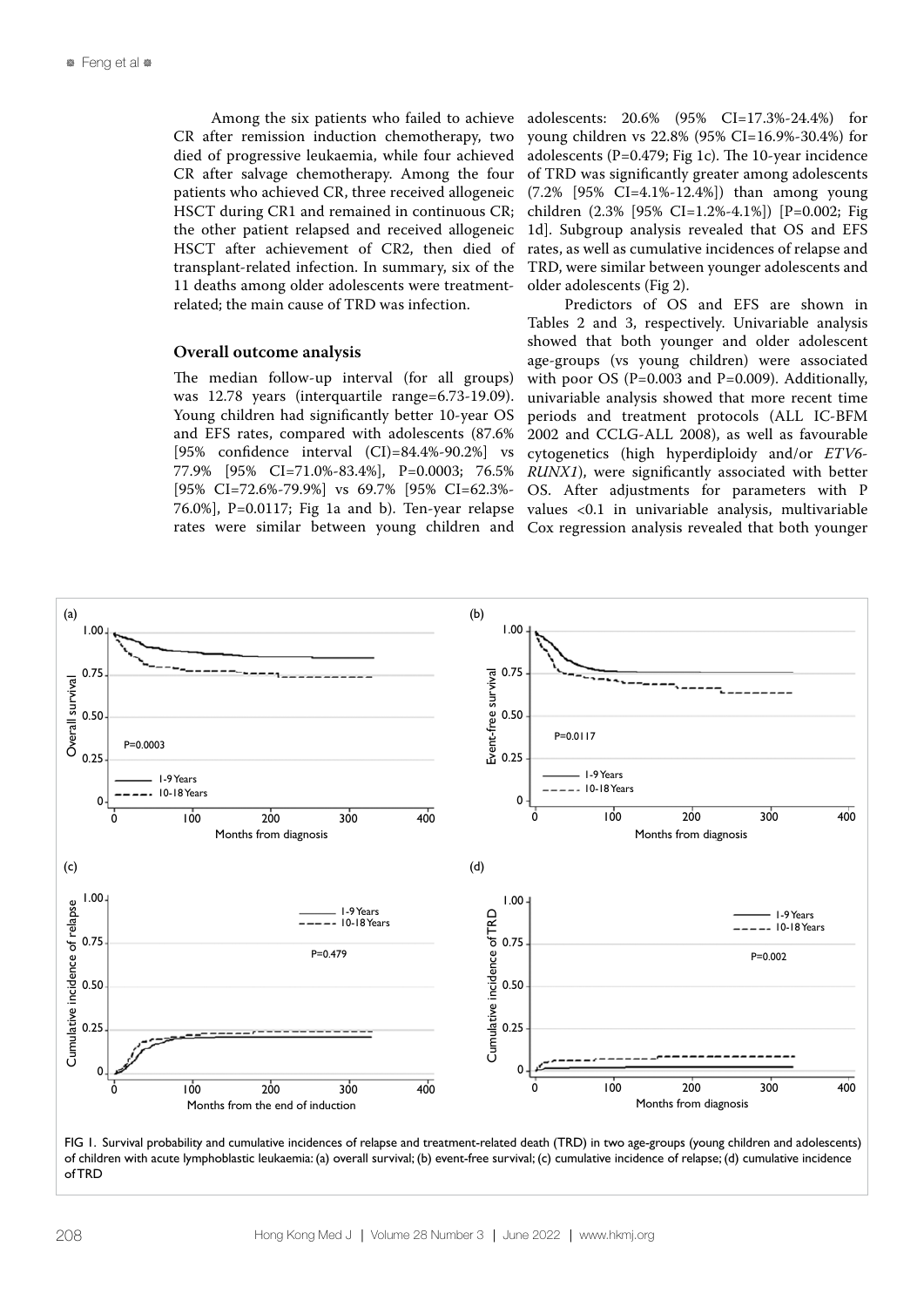

adolescents, and older adolescents) of children with acute lymphoblastic leukaemia: (a) overall survival; (b) event-free survival; (c) cumulative incidence of relapse; (d) cumulative incidence of TRD

and older adolescent age-groups remained independent predictors of OS (hazard ratio=1.79 [95% CI=1.07-3.00], P=0.026; hazard ratio=2.98 [95% CI=1.41-6.30], P=0.004). Favourable cytogenetics also remained an independent predictor of OS (P=0.002). Similarly, univariable analysis showed that the younger adolescent age-group (vs young children) was significantly associated with poor EFS (P=0.029); the older adolescent age-group (vs young children) tended to show an association with poor EFS, although this was not statistically significant (P=0.111). Upon inclusion of all parameters with P values <0.1 in univariable analysis, multivariable Cox regression analysis revealed that both younger and older adolescent age-groups (vs young children) were significantly associated with poor EFS (hazard ratio=1.57 [95% CI=1.02-2.41], P=0.039; hazard ratio=2.18 [95% CI=1.16-4.09],  $P=0.016$ ).

Predictors of the cumulative incidence of TRD are shown in Table 4. Univariable analysis showed that only younger and older adolescent age-groups (vs young children) were significantly associated with a greater incidence of TRD (hazard ratio=3.25 [95% CI=1.35-7.83], P=0.009; hazard ratio=4.50 [95% CI=1.43-14.13], P=0.010). Furthermore, favourable cytogenetics (high hyperdiploidy and/or *ETV6- RUNX1*) tended to show an association with lower incidence of TRD, although this was not statistically significant (P=0.088). After adjustments for parameters with P values <0.1 in univariable analysis, multivariable competing risks regression analysis revealed that both younger and older adolescent age-groups remained independent predictors of a greater incidence of TRD [hazard ratio=3.16 (95% CI=1.11-9.01), P=0.031; hazard ratio=4.69 (95% CI=1.28-17.20), P=0.020].

# **Discussion**

In this retrospective study, we combined five clinical trials of paediatric ALL treatment in Hong Kong to compare characteristics and outcomes among young children, younger adolescents, and older adolescents with ALL; we specifically focused on the outcomes of older adolescents. Among the overall cohort of patients with ALL in this study, which covered a 20-year period and included 711 non-infant patients, 6.3% were older adolescents; this proportion was comparable with the findings in previous studies.1,4,8,21,22 Additionally, our results are consistent with published literature in that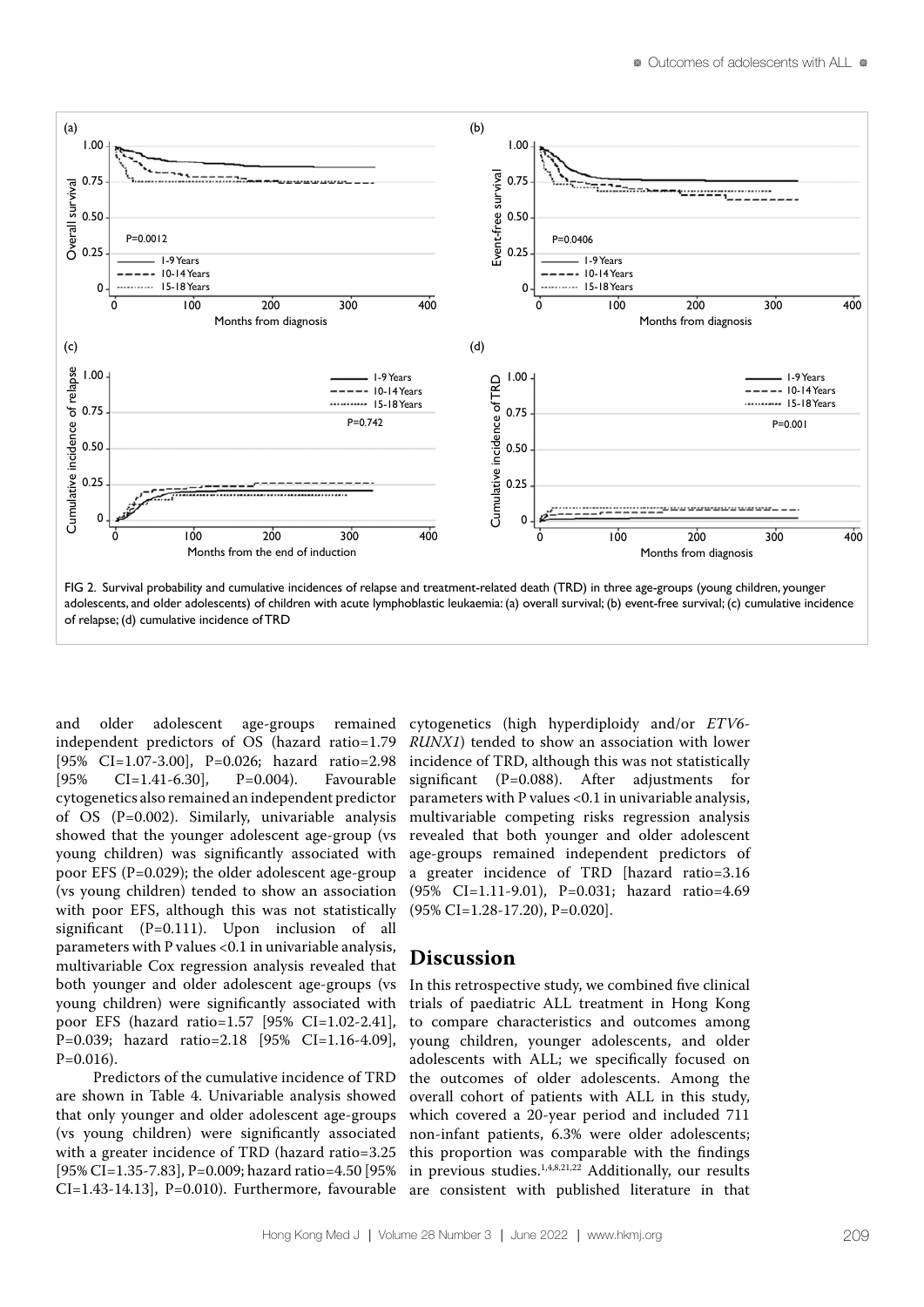TABLE 2. Univariable and multivariable analyses of overall survival

|                                                        | Univariable analysis |         | <b>Multivariable analysis</b> |         |  |
|--------------------------------------------------------|----------------------|---------|-------------------------------|---------|--|
|                                                        | <b>HR (95% CI)</b>   | P value | <b>HR (95% CI)</b>            | P value |  |
| Age, y                                                 |                      |         |                               |         |  |
| $1 - 9$                                                | $\mathbf{1}$         |         | 1                             |         |  |
| $10 - 14$                                              | 1.90 (1.24-2.90)     | 0.003   | 1.79 (1.07-3.00)              | 0.026   |  |
| $15 - 18$                                              | 2.33 (1.23-4.41)     | 0.009   | 2.98 (1.41-6.30)              | 0.004   |  |
| Study                                                  |                      |         |                               |         |  |
| HKALL 93                                               | $\mathbf{1}$         |         | 1                             |         |  |
| HKALL 97                                               | $0.74(0.46-1.19)$    | 0.217   | $0.45(0.23 - 0.89)$           | 0.022   |  |
| ALL IC-BFM 2002                                        | $0.57(0.34 - 0.96)$  | 0.034   | $0.63(0.16 - 2.53)$           | 0.520   |  |
| CCLG-ALL 2008                                          | $0.35(0.20-0.63)$    | < 0.001 | $0.27(0.07 - 1.14)$           | 0.076   |  |
| Time period                                            |                      |         |                               |         |  |
| Early (1993-2001)                                      | $\mathbf{1}$         |         | $\mathbf{1}$                  |         |  |
| Late (2002-2015)                                       | $0.56(0.38-0.82)$    | 0.003   | $0.57(0.17 - 1.92)$           | 0.362   |  |
| Sex                                                    |                      |         |                               |         |  |
| Male                                                   | 1                    |         |                               |         |  |
| Female                                                 | $0.83(0.56 - 1.21)$  | 0.330   |                               |         |  |
| Diagnosis                                              |                      |         |                               |         |  |
| <b>B-cell ALL</b>                                      | $\mathbf{1}$         |         |                               |         |  |
| Non-B-cell ALL                                         | 1.47 (0.90-2.42)     | 0.123   |                               |         |  |
| WBC count at presentation, $\times$ 10 <sup>9</sup> /L |                      |         |                               |         |  |
| < 50                                                   | $\mathbf{1}$         |         |                               |         |  |
| $\geq 50$                                              | 1.35 (0.89-2.06)     | 0.157   |                               |         |  |
| <b>CNS</b> involvement                                 |                      |         |                               |         |  |
| <b>CNS1/2</b>                                          | $\mathbf{1}$         |         |                               |         |  |
| CNS3                                                   | 1.26 (0.18-9.04)     | 0.817   |                               |         |  |
| Karyotypes*                                            |                      |         |                               |         |  |
| High hyperdiploidy and/or ETV6-RUNX1                   | $\mathbf{1}$         |         | 1                             |         |  |
| Others                                                 | 3.53 (1.91-6.53)     | < 0.001 | 2.75 (1.46-5.18)              | 0.002   |  |

Abbreviations: 95% CI = 95% confidence interval;ALL = acute lymphoblastic leukaemia; CNS = central nervous system; HR = hazard ratio; WBC = white blood cell

Analysis only includes 539 patients with positive results

adolescents with ALL were more likely to have a T-cell immunophenotype and less likely to have favourable genetic features (eg, high hyperdiploidy or *ETV6-RUNX1*), compared with young children who had ALL. $1,4-9,13$  These findings are consistent with the results of previous studies conducted in Western countries.<sup>1,4-9</sup>

Over the past two decades, several comparative analyses have shown that adolescents with ALL experience better outcomes when they receive paediatric treatment protocols, rather than adult treatment protocols.6,10,23,24 Adult protocols for ALL (eg, hyperfractionated cyclophosphamide,

vincristine, doxorubicin, and dexamethasone) only protocols for adolescents aged ≤18 years.4,13,15,21,22,28-30 achieved 5-year OS rates of 40% to 60% in adolescents There are some important challenges involved and young adults with ALL.<sup>25</sup> Although most adult in the treatment of adolescents with intensive treatment programmes for ALL have evolved from the multi-agent approach used in paediatric protocols, there are some notable differences in treatment design. Paediatric ALL protocols generally use more intensive dosing of several key therapeutic agents, including corticosteroids, vincristine, asparaginase/ PEG-asparaginase, and anti-metabolites (eg, methotrexate and 6-mercaptopurine); they also use more intensive and prolonged CNS prophylaxis with intrathecal chemotherapy.25-27 In the present study, the 10-year EFS (70.2% vs 68.6%) and OS (78.8% vs 75.4%) rates for younger and older adolescents confirm the favourable outcomes of paediatric ALL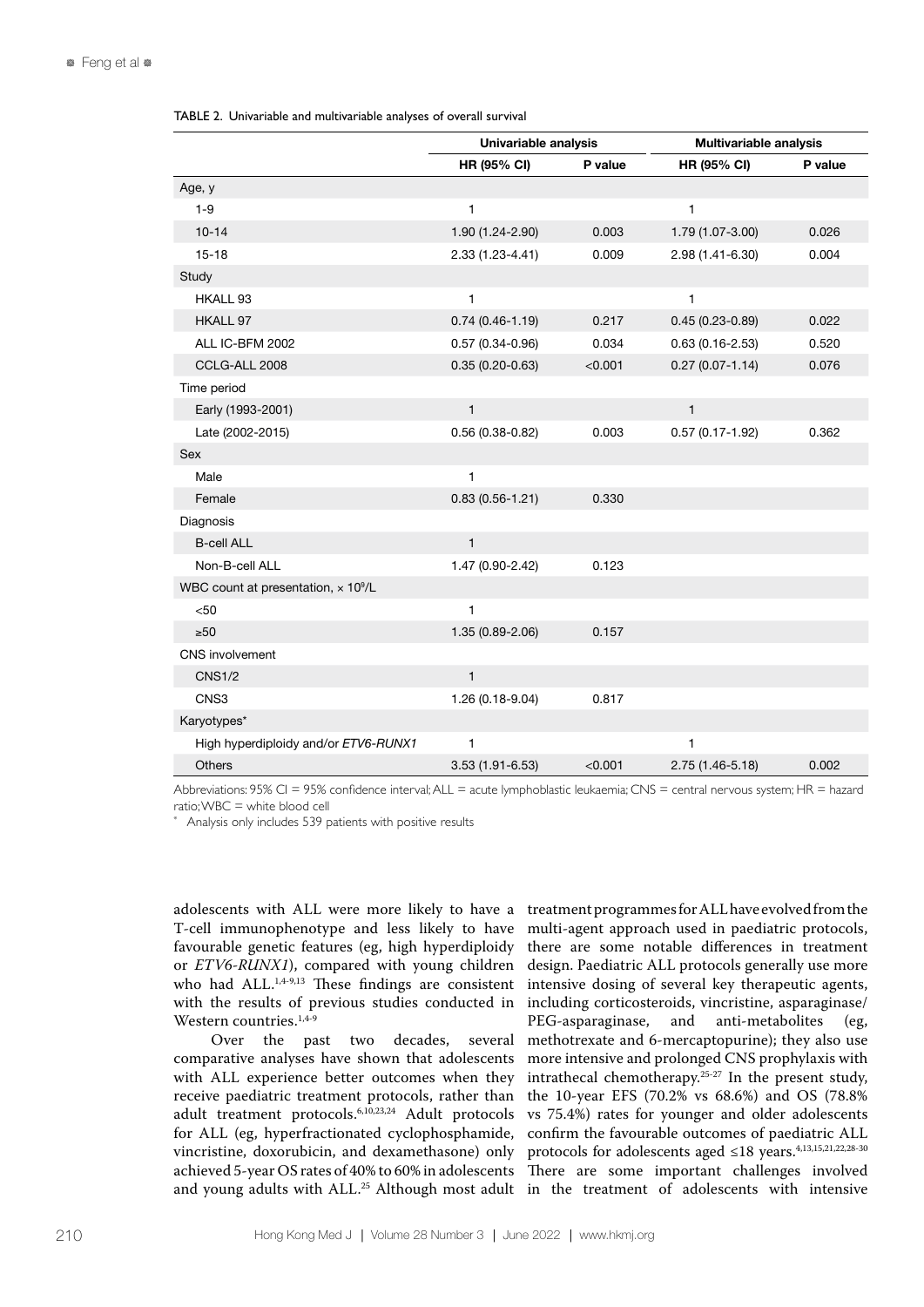TABLE 3. Univariable and multivariable analyses of event-free survival

|                                                 | Univariable analysis |         | Multivariable analysis |         |  |
|-------------------------------------------------|----------------------|---------|------------------------|---------|--|
|                                                 | HR (95% CI)          | P value | HR (95% CI)            | P value |  |
| Age, y                                          |                      |         |                        |         |  |
| $1 - 9$                                         | 1                    |         | $\mathbf{1}$           |         |  |
| $10 - 14$                                       | 1.47 (1.04-2.08)     | 0.029   | $1.57(1.02 - 2.41)$    | 0.039   |  |
| $15 - 18$                                       | 1.57 (0.90-2.72)     | 0.111   | 2.18 (1.16-4.09)       | 0.016   |  |
| Study                                           |                      |         |                        |         |  |
| HKALL 93                                        | 1                    |         | $\mathbf{1}$           |         |  |
| HKALL 97                                        | $0.53(0.36 - 0.78)$  | 0.001   | $0.34(0.19-0.61)$      | < 0.001 |  |
| ALL IC-BFM 2002                                 | $0.48(0.32 - 0.72)$  | < 0.001 | $0.32(0.12 - 0.85)$    | 0.023   |  |
| CCLG-ALL 2008                                   | $0.29(0.19-0.45)$    | < 0.001 | $0.15(0.06 - 0.43)$    | < 0.001 |  |
| Time period                                     |                      |         |                        |         |  |
| Early (1993-2001)                               | $\mathbf{1}$         |         | $\mathbf{1}$           |         |  |
| Late (2002-2015)                                | $0.56(0.42 - 0.75)$  | < 0.001 | 1.03 (0.45-2.37)       | 0.939   |  |
| Sex                                             |                      |         |                        |         |  |
| Male                                            | $\mathbf{1}$         |         |                        |         |  |
| Female                                          | $0.79(0.59 - 1.07)$  | 0.126   |                        |         |  |
| Diagnosis                                       |                      |         |                        |         |  |
| <b>B-cell ALL</b>                               | $\mathbf{1}$         |         |                        |         |  |
| Non-B-cell ALL                                  | $1.27(0.84 - 1.91)$  | 0.255   |                        |         |  |
| WBC count at presentation, x 10 <sup>9</sup> /L |                      |         |                        |         |  |
| < 50                                            | $\mathbf{1}$         |         | $\mathbf{1}$           |         |  |
| >50                                             | $1.45(1.05-2.01)$    | 0.026   | 1.34 (0.90-2.00)       | 0.143   |  |
| <b>CNS</b> involvement                          |                      |         |                        |         |  |
| <b>CNS1/2</b>                                   | $\mathbf{1}$         |         |                        |         |  |
| CNS3                                            | $0.80(0.11 - 5.70)$  | 0.822   |                        |         |  |
| Karyotypes*                                     |                      |         |                        |         |  |
| High hyperdiploidy and/or ETV6-RUNX1            | 1                    |         | $\mathbf{1}$           |         |  |
| Others                                          | 2.11 (1.40-3.18)     | < 0.001 | 1.53 (0.99-2.37)       | 0.055   |  |

Abbreviations: 95% CI = 95% confidence interval;ALL = acute lymphoblastic leukaemia; CNS = central nervous system; HR = hazard ratio; WBC = white blood cell

Analysis only includes 539 patients with positive results

chemotherapy protocols; these include a greater received paediatric treatment protocols. Most frequency of treatment-related complications (eg, liver derangement and thrombosis) than in young children who receive similar treatment. Drug compliance is also challenging in adolescents; poor adherence to long-term maintenance treatment may lead to worse outcomes.<sup>31</sup>

Notably, the long-term OS and EFS rates remained worse in adolescents with ALL than in young children (aged 1-9 years) with ALL. Our results indicate that this difference is not related to an increased rate of relapse; it arises from an increased risk of TRD. An age-related increase in

treatment-related toxicity has been reported in chemotherapy during CR1, and three TRDs in nine almost all cohorts of patients with ALL who have patients who received allogeneic HSCT during studies have shown that, compared with young children, adolescents have greater risks of severe adverse events.28,32 The use of paediatric intensive combination chemotherapy is effective for preventing relapse in adolescents with ALL, but these patients may not tolerate the toxicity of intensive multiagent chemotherapy (eg, myeloablative allogeneic HSCT). For example, among older adolescents in the present study, the high incidence of TRD was mainly attributed to two TRDs in 45 patients who received remission induction chemotherapy, one TRD in 33 patients who received post-induction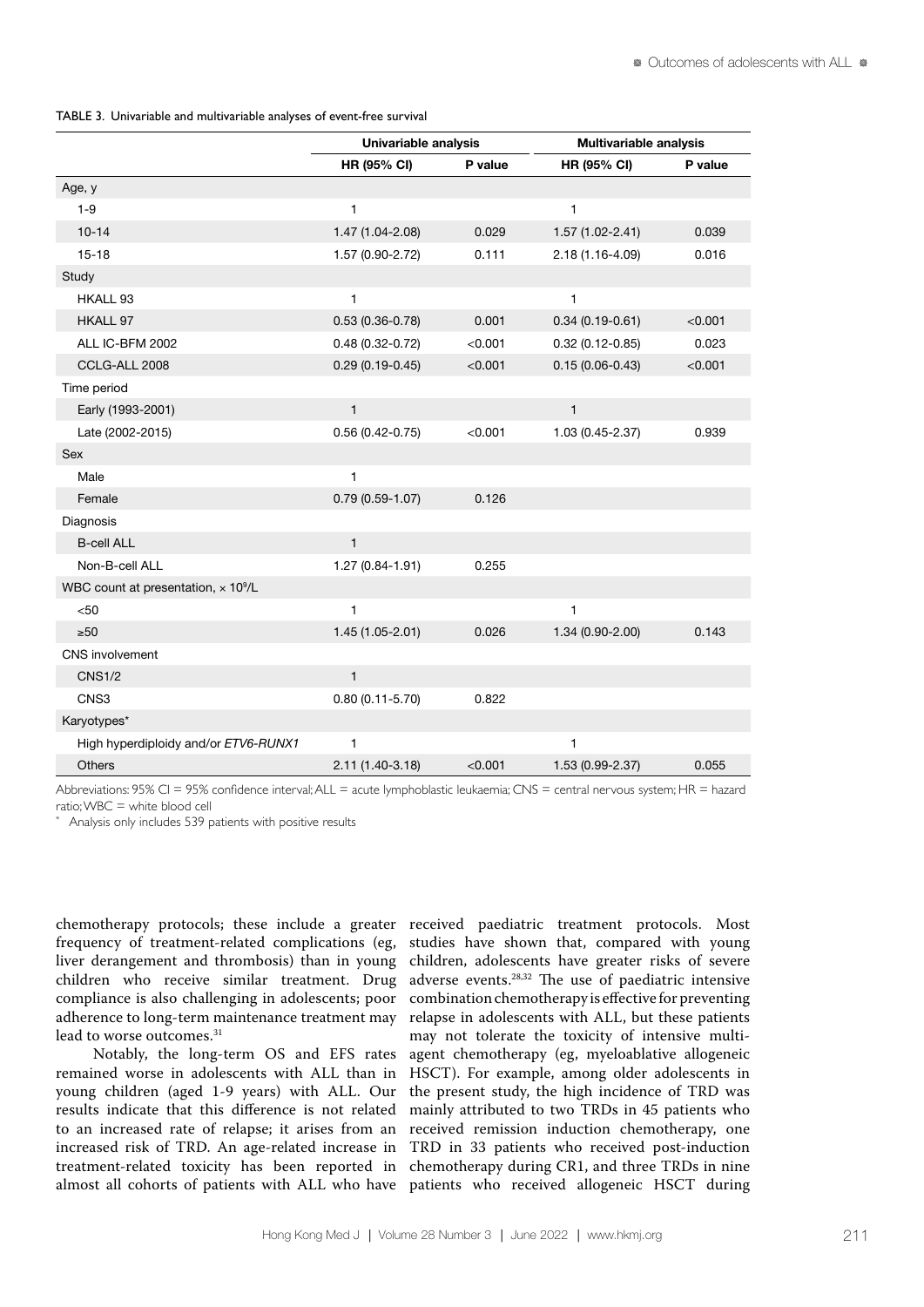|                                                        | Univariable analysis     |                | <b>Multivariable analysis</b> |         |  |
|--------------------------------------------------------|--------------------------|----------------|-------------------------------|---------|--|
|                                                        | HR (95% CI)              | P value        | <b>HR (95% CI)</b>            | P value |  |
| Age, y                                                 |                          |                |                               |         |  |
| $1 - 9$                                                | $\mathbf{1}$             |                | $\mathbf{1}$                  |         |  |
| $10 - 14$                                              | 3.25 (1.35-7.83)         | 0.009          | $3.16(1.11-9.01)$             | 0.031   |  |
| $15 - 18$                                              | 4.50 (1.43-14.13)        | 0.010          | 4.69 (1.28-17.20)             | 0.020   |  |
| Study                                                  |                          |                |                               |         |  |
| HKALL 93                                               | $\mathbf{1}$             |                |                               |         |  |
| HKALL 97                                               | 1.46 (0.43-4.97)         | 0.546          |                               |         |  |
| ALL IC-BFM 2002                                        | 1.27 (0.36-4.50)         | 0.709          |                               |         |  |
| CCLG-ALL 2008                                          | $0.90(0.24 - 3.33)$      | 0.871          |                               |         |  |
| Time period                                            |                          |                |                               |         |  |
| Early (1993-2001)                                      | $\mathbf{1}$             |                |                               |         |  |
| Late (2002-2015)                                       | 1.15 (0.51-2.58)         | 0.738          |                               |         |  |
| <b>Sex</b>                                             |                          |                |                               |         |  |
| Male                                                   | 1                        |                |                               |         |  |
| Female                                                 | $0.54(0.23 - 1.32)$      | 0.177          |                               |         |  |
| Diagnosis                                              |                          |                |                               |         |  |
| <b>B-cell ALL</b>                                      | $\mathbf{1}$             |                |                               |         |  |
| Non-B-cell ALL                                         | 1.31 (0.45-3.85)         | 0.618          |                               |         |  |
| WBC count at presentation, $\times$ 10 <sup>9</sup> /L |                          |                |                               |         |  |
| $50$                                                   | $\mathbf{1}$             |                |                               |         |  |
| $\geq 50$                                              | $1.16(0.46 - 2.91)$      | 0.755          |                               |         |  |
| CNS involvement*                                       |                          |                |                               |         |  |
| <b>CNS1/2</b>                                          | $\overline{\phantom{m}}$ |                |                               |         |  |
| CNS3                                                   | $\blacksquare$           | $\overline{a}$ |                               |         |  |
| Karyotypes <sup>t</sup>                                |                          |                |                               |         |  |
| High hyperdiploidy and/or ETV6-RUNX1                   | 1                        |                | 1                             |         |  |
| Others                                                 | 2.95 (0.85-10.27)        | 0.088          | $2.00(0.55 - 7.27)$           | 0.295   |  |

TABLE 4. Univariable and multivariable analyses of the cumulative incidence of treatment-related death

Abbreviations: 95% CI = 95% confidence interval;ALL = acute lymphoblastic leukaemia; CNS = central nervous system; HR = hazard ratio; TRD = treatment-related death; WBC = white blood cell

Univariable competing risks regression model to examine CNS involvement as a potential predictor for cumulative incidence of TRD was hampered by the absence of TRD in patients with CNS3 status at diagnosis

† Analysis only includes 539 patients with positive results

CR1 or CR2. Further studies are needed to identify optimal treatment adjustments that can improve toxicity profiles among adolescents with ALL who receive paediatric treatment protocols.

Consistent with previous findings,<sup>1,33,34</sup> the present study showed that poor early response to treatment was more common in adolescents, a greater proportion of whom had poor day 8 prednisone response and did not achieve CR. Minimal residual disease response after induction is an important prognostic indicator of treatment failure. In our more recent treatment protocols, MRD was included in the disease monitoring. A greater proportion of adolescents had MRD ≥1% after remission induction, but the relapse rate was not greater in

adolescents than in young children. Adolescents received higher intensity consolidation, reinduction, and continuation therapy; some received allogeneic HSCT during CR1. The higher intensity of postinduction treatment led to a lower relapse rate but resulted in greater treatment-related mortality; thus, the OS and EFS rates were worse in adolescents than in young children. To improve survival outcomes among adolescents with ALL, clinical trials have been initiated with a focus on new agents that might achieve better survival without excessive toxicity; these agents include the proteasome inhibitor bortezomib, as well as antibody- or cell-mediated immunotherapy (eg, rituximab, inotuzumab, blinatumomab, or tisagenlecleucel).35-38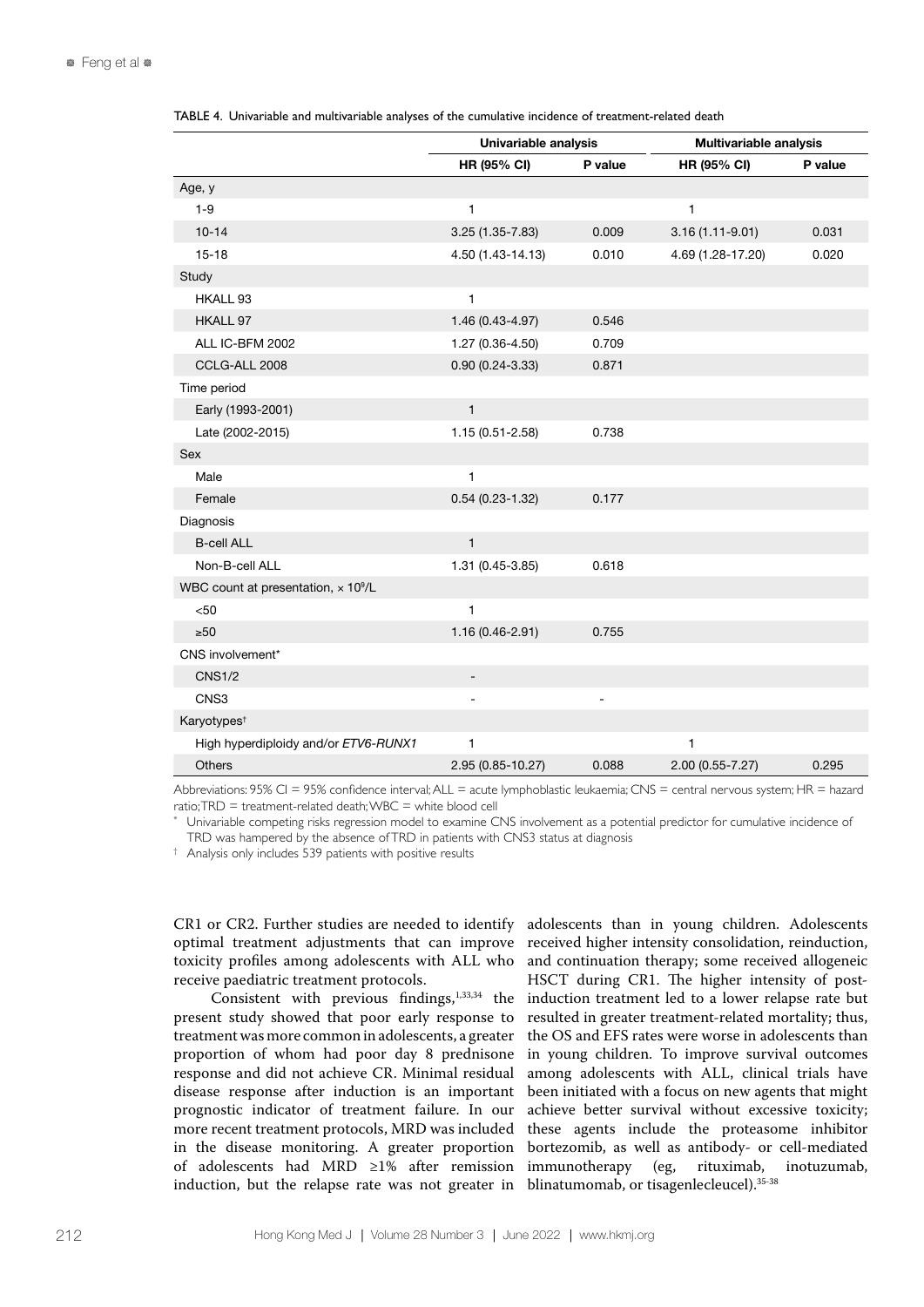This study had some limitations. First, it used a retrospective design, which might have allowed incomplete reporting bias and missing data. For example, cytogenetic information at diagnosis was missing for 172 (24.2%) of 711 patients because of culture failure or poor bone marrow blast growth. Individuals with missing data were excluded during overall outcome analyses. However, our estimates might have been biased because of this restricted statistical analysis approach.39 Second, confounding factors (eg, selection bias and enrolment bias) might have been present. For example, the distributions of high-risk ALL subgroups (eg, Ph-like ALL and early-T-precursor ALL) were not examined in our analysis because of limited data. Therefore, caution is needed when interpreting the results of this study.

In conclusion, our analysis of children with ALL suggested that long-term EFS and OS rates were favourable among adolescents who received intensive paediatric treatment protocols. However, ALL treatment outcomes were worse among adolescents than among young children; further optimisation is needed to reduce treatment-related mortality. Novel targeted agents for patients with poor early response to ALL treatment may overcome treatment resistance, eradicate MRD, and improve clinical outcomes.

### **Author contributions**

Concept or design: CK Li.

- Acquisition of data: FWT Cheng, AKS Chiang, GKS Lam, TTW Chow, SY Ha, CW Luk, CH Li, SC Ling, PW Yau, KKH Ho, AWK Leung.
- Analysis or interpretation of data: J Feng, FWT Cheng, AWK Leung, NPH Chan, MHL Ng, CK Li.
- Drafting of the manuscript: J Feng.

Critical revision of the manuscript for important intellectual content: FWT Cheng, AKS Chiang, GKS Lam, TTW Chow, SY Ha, CW Luk, CH Li, SC Ling, PW Yau, KKH Ho, AWK Leung, NPH Chan, MHL Ng, CK Li.

All authors had full access to the data, contributed to the study, approved the final version for publication, and take responsibility for its accuracy and integrity.

#### **Conflicts of interest**

All authors have disclosed no conflicts of interest.

#### **Acknowledgement**

The authors thank Ms H Wong for contributing to the data collection.

#### **Funding/support**

The Children's Cancer Foundation provided technical support for data management and funding for minimal residual disease testing.

### **Ethics approval**

This study was approved by The Joint Chinese University of

Hong Kong-New Territories East Cluster Clinical Research Ethics Committee (CRE2008.007T).

### **References**

- 1. Pichler H, Reismüller B, Steiner M, et al. The inferior prognosis of adolescents with acute lymphoblastic leukaemia (ALL) is caused by a higher rate of treatmentrelated mortality and not an increased relapse rate—a population-based analysis of 25 years of the Austrian ALL-BFM (Berlin-Frankfurt-Munster) Study Group. Br J Haematol 2013;161:556-65.
- 2. Pole JD, Alibhai SM, Ethier MC, et al. Adolescents with acute lymphoblastic leukemia treated at pediatric versus adult hospitals. Ann Oncol 2013;24:801-6.
- 3. Boudestein K, Kamps WA, Veerman AJ, Pieters R. Different outcome in older children with acute lymphoblastic leukemia with different treatment protocols in the Netherlands. Pediatr Blood Cancer 2012;58:17-22.
- 4. Pui CH, Pei D, Campana D, et al. Improved prognosis for older adolescents with acute lymphoblastic leukemia. J Clin Oncol 2011;29:386-91.
- 5. Boissel N, Baruchel A. Acute lymphoblastic leukemia in adolescent and young adults: treat as adults or as children? Blood 2018;132:351-61.
- 6. Boissel N, Auclerc MF, Lheritier V, et al. Should adolescents with acute lymphoblastic leukemia be treated as old children or young adults? Comparison of the French FRALLE-93 and LALA-94 trials. J Clin Oncol 2003;21:774- 80.
- 7. Plasschaert SL, Kamps WA, Vellenga E, de Vries EG, de Bont ES. Prognosis in childhood and adult acute lymphoblastic leukaemia: a question of maturation? Cancer Treat Rev 2004;30:37-51.
- 8. Moricke A, Zimmermann M, Reiter A, et al. Prognostic impact of age in children and adolescents with acute lymphoblastic leukemia: data from the trials ALL-BFM 86, 90, and 95. Klin Padiatr 2005;217:310-20.
- 9. Usvasalo A, Raty R, Knuutila S, et al. Acute lymphoblastic leukemia in adolescents and young adults in Finland. Haematologica 2008;93:1161-8.
- 10. Stock W, La M, Sanford B, et al. What determines the outcomes for adolescents and young adults with acute lymphoblastic leukemia treated on cooperative group protocols? A comparison of Children's Cancer Group and Cancer and Leukemia Group B studies. Blood 2008;112:1646-54.
- 11. Ribera JM, Oriol A, Sanz MA, et al. Comparison of the results of the treatment of adolescents and young adults with standard-risk acute lymphoblastic leukemia with the Programa Espanol de Tratamiento en Hematologia pediatric-based protocol ALL-96. J Clin Oncol 2008;26:1843-9.
- 12. Ramanujachar R, Richards S, Hann I, et al. Adolescents with acute lymphoblastic leukaemia: outcome on UK national paediatric (ALL97) and adult (UKALLXII/E2993) trials. Pediatr Blood Cancer 2007;48:254-61.
- 13. Kato M, Manabe A, Koh K, et al. Treatment outcomes of adolescent acute lymphoblastic leukemia treated on Tokyo Children's Cancer Study Group (TCCSG) clinical trials. Int J Hematol 2014;100:180-7.
- 14. Chiaretti S, Vitale A, Cazzaniga G, et al. Clinico-biological features of 5202 patients with acute lymphoblastic leukemia enrolled in the Italian AIEOP and GIMEMA protocols and